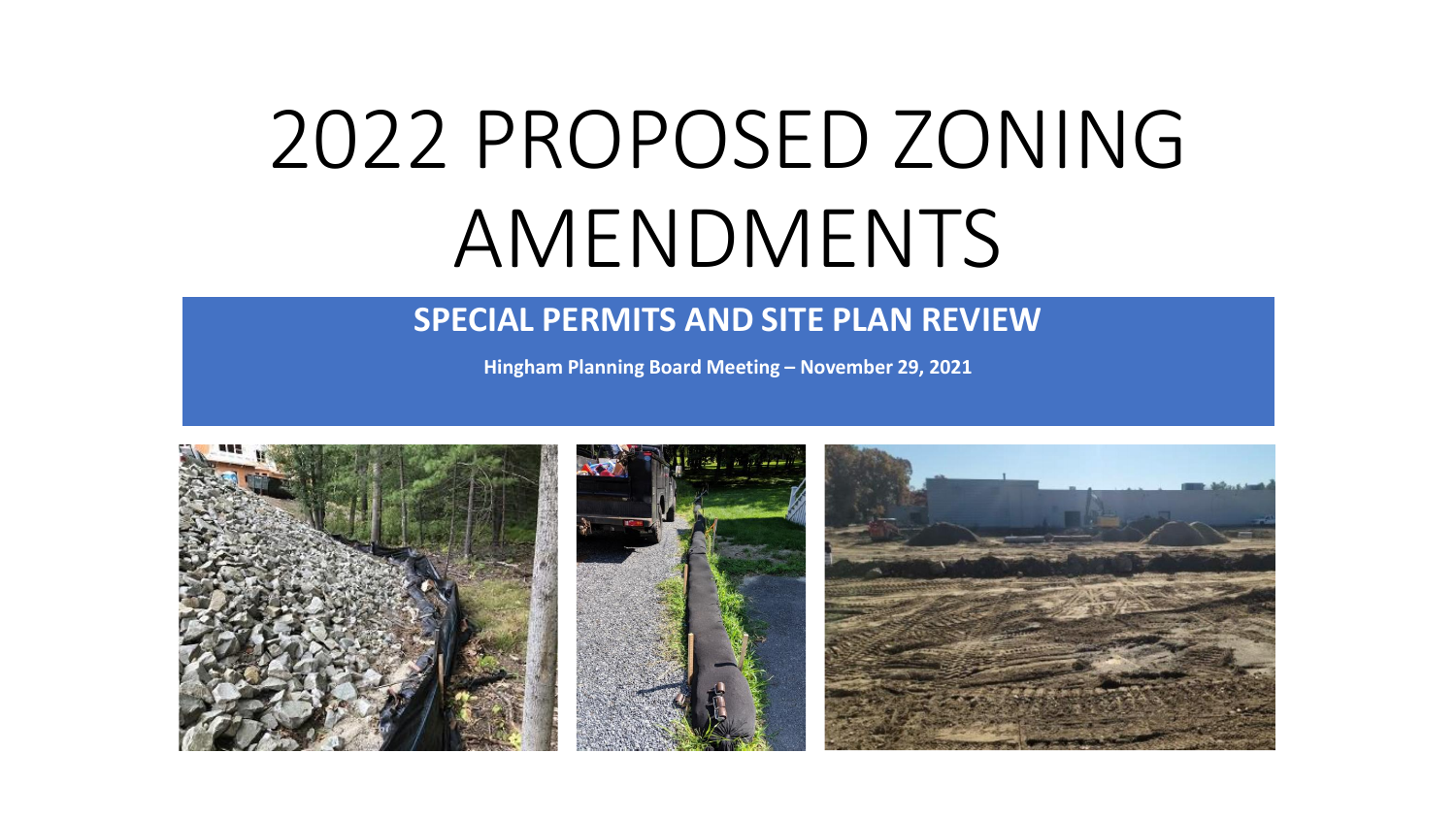## REASONS FOR RECOMMENDATIONS

- 1. Standardize Site Plan Review process in terms of review timeframe and lapse provisions
- 2. Improve Performance Standards by clarifying submission requirements for Site Plan Review
- 3. Streamline Site Plan Review (SPR) process and burden for the Planning Board and Applicants by:
	- Focusing SPR on changes or level of disturbance to the site (rather than \$ thresholds often limited to interior renovations or modest changes)
	- Revising "minor" SPR to cover applications that do not trigger the need for full site plan review submissions. For example, a single family home that triggers SPR due to land disturbance and stormwater concerns does not require a traffic study. A minor site plan review would still be subject to review by the Planning Board.
	- Maintaining "major" SPR, which requires full submissions and is subject to all criteria, would not change.
- 4. Make SPR a free-standing permit in all cases (separate from SPs) to streamline review process for the PB and the ZBA and simplify administrative tasks for staff (e.g. related to scheduling of meetings, preparation of decisions, and enforcement of conditions).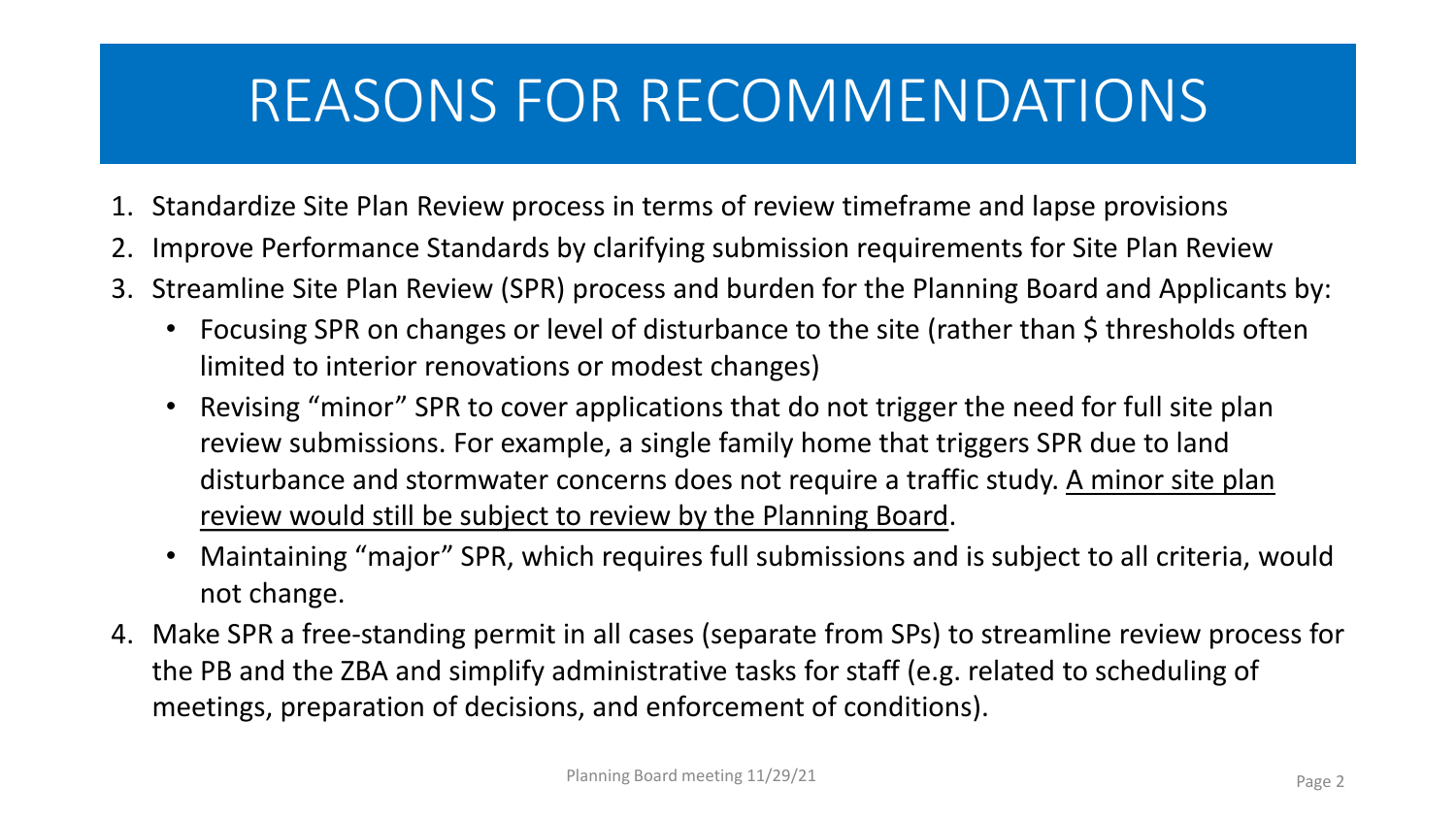### REASONS FOR RECOMMENDATIONS (continued)

- 5. Hingham is also unique in requiring that the conditions voted by one board (PB) be binding upon and be included in the decision of another board (ZBA). This also evolved out of Hingham's history related to SPR changing from advisory to binding. The PB proposed in 2006 that SPR be a free-standing permit, but that approach was not supported by other town officials at the time. However, it does not make sense to have one board dictate permit conditions to another board (no board would appreciate that structure). Therefore, it is recommended that Hingham amend the bylaw to allow each board to act independently, which is the norm for all other boards in Hingham and in all other communities.
- 6. Joint meetings are also unique to Hingham but is something that both the PB and ZBA have found helpful in the past. Joint meetings are currently at the discretion of the Boards and that can continue.
- 7. Hingham is unique in Massachusetts in having "types" of Special Permits. It's unclear why this arose but it may have grown out of Hingham's prior site plan review process which made the PB's site plan review process only apply to certain types of uses and made the PB's conditions only "advisory" to the ZBA. In other communities which share special permit granting authority among different boards (including the ZBA, PB and sometimes the Select Board or City Council), the zoning bylaw simply designates the applicable granting authority. Hingham's bylaw already has such designations in specific sections, so having 3 classes of special permits just complicates the bylaw and can be confusing to applicants.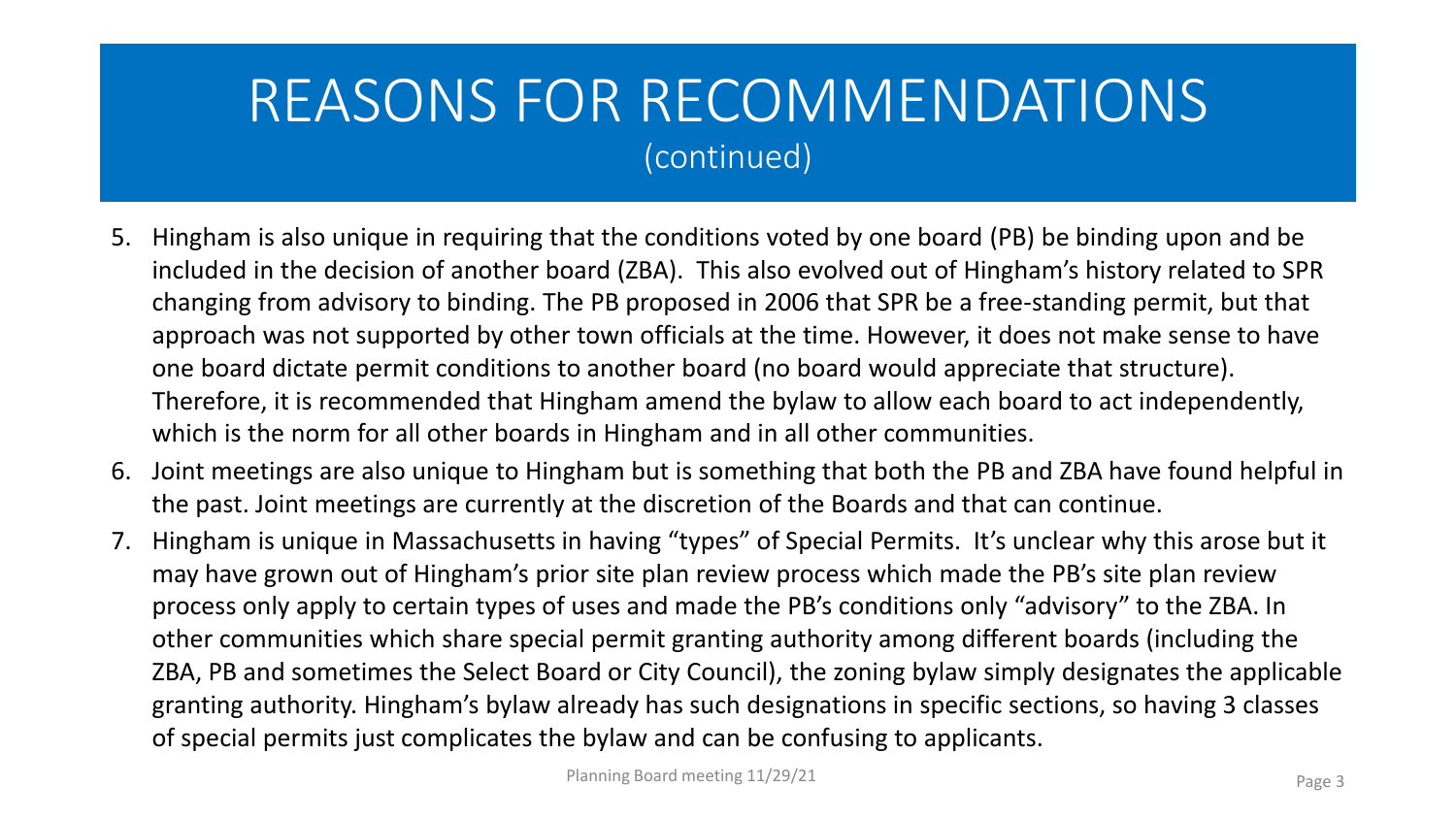## SPECIAL PERMITS

### **EXISTING**

- 3 Types of Special Permits:
	- A1 Issued by ZBA without SPR
	- A2 Issued by ZBA; SPR required by PB
	- A3 Issued by PB
		- **FRDs**
		- **E** Common Driveways
		- **Parking Determinations**

### **PROPOSED**

- Replace references to the 3 different types of Special Permits with just a reference to Special Permits. (e.g. in Section III-A table, all references to A1, A2 or A3 will be changed to SP)
- The authority of the ZBA and Planning Board for issuance of Special Permits for various uses will stay exactly the same.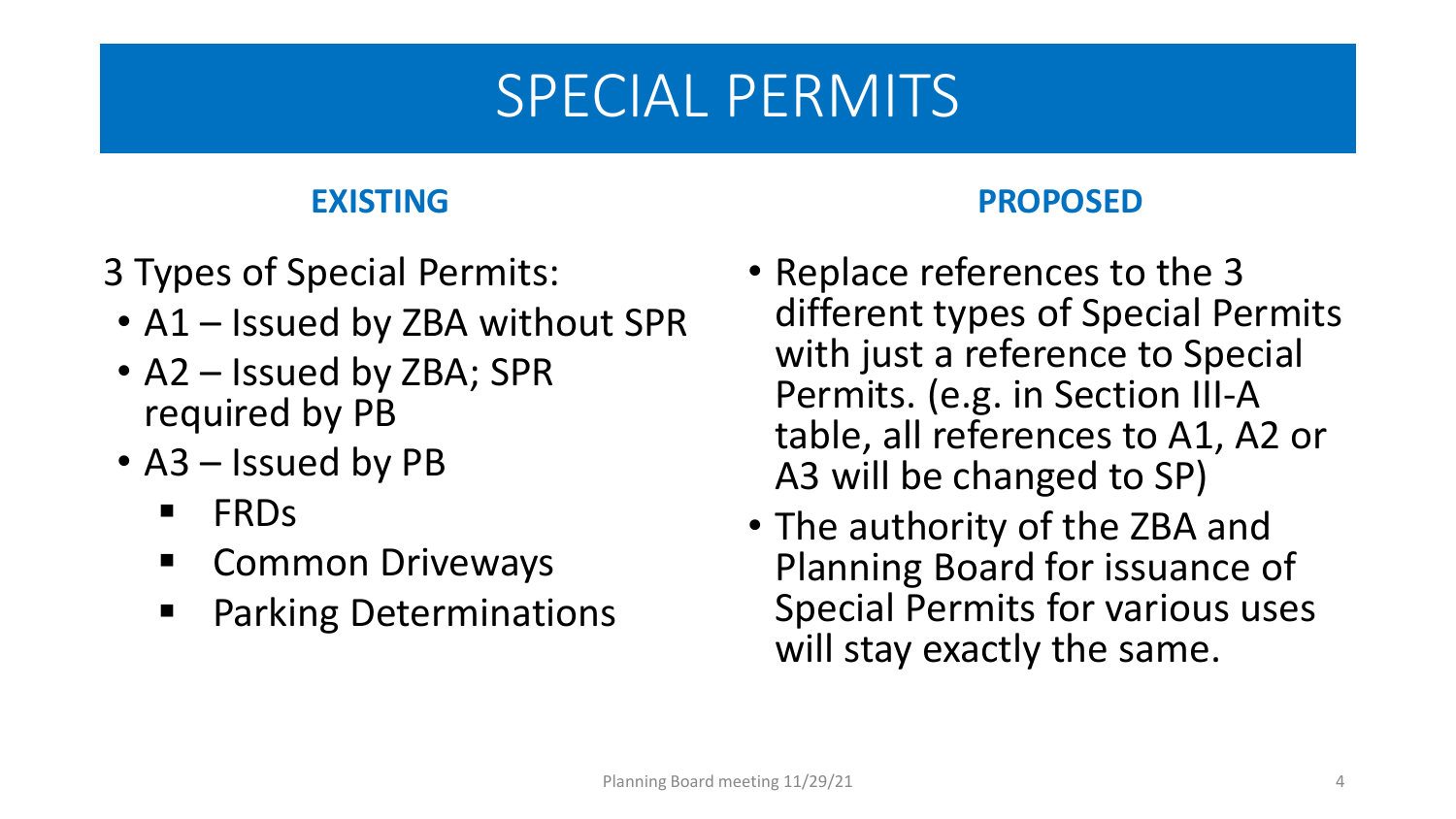## Example of Change to Section III-A Use Table

| <b>Residence</b> |                                                                                                                                                                                                               |                      |          |          | <b>Business</b>   |                   | Office                                                                     | Waterfront        | Waterfront |                   | <b>Industrial</b> | Limited            | <b>Business</b>   | Official and |  |
|------------------|---------------------------------------------------------------------------------------------------------------------------------------------------------------------------------------------------------------|----------------------|----------|----------|-------------------|-------------------|----------------------------------------------------------------------------|-------------------|------------|-------------------|-------------------|--------------------|-------------------|--------------|--|
| A                | B                                                                                                                                                                                                             | C                    | D        | E        | A**               | B                 | Park*                                                                      | <b>Business</b>   | Recreation | Industrial        | Park*             | Industrial<br>Park | <b>Recreation</b> | Open Space   |  |
|                  | <b>4. COMMERCIAL</b>                                                                                                                                                                                          |                      |          |          |                   |                   |                                                                            |                   |            |                   |                   |                    |                   |              |  |
| 4.1              | Retail store (other than those specified elsewhere on this Schedule) distributing merchandise to the general public.                                                                                          |                      |          |          |                   |                   |                                                                            |                   |            |                   |                   |                    |                   |              |  |
| 0                | 0                                                                                                                                                                                                             | $\circ$              | $\Omega$ | 0        | D                 | P                 | 0                                                                          | A <sub>2</sub> SP | 0          | 0                 | $\Omega$          | 0                  | 0                 | $\Omega$     |  |
| 4.2              | Craft, consumer, or commercial service establishments dealing directly with the general public                                                                                                                |                      |          |          |                   |                   |                                                                            |                   |            |                   |                   |                    |                   |              |  |
| 0                | 0                                                                                                                                                                                                             | $\circ$              | 0        | $\Omega$ | p                 | P                 | 0                                                                          | A <sub>2</sub> SP | O          | 0                 | 0                 | 0                  | 0                 | 0            |  |
| 4.3              | Undertaking establishment or funeral home.                                                                                                                                                                    |                      |          |          |                   |                   |                                                                            |                   |            |                   |                   |                    |                   |              |  |
| O                | 0                                                                                                                                                                                                             | $\circ$              | $\Omega$ | 0        | A <sub>2</sub> SP | A <sub>2</sub> SP | 0                                                                          | 0                 | 0          | O                 | 0                 | 0                  | 0                 | O            |  |
| 4.4              | Animal or veterinary hospital, subject to Special Condition 1 of Section III-B, except in the Industrial Park District.                                                                                       |                      |          |          |                   |                   |                                                                            |                   |            |                   |                   |                    |                   |              |  |
| A2<br>SP         | A2<br>SP                                                                                                                                                                                                      | A2<br>SP             | A2<br>SP | 0        | A <sub>2</sub> SP | A <sub>2</sub> SP | A <sub>2</sub> SP                                                          | 0                 | $\Omega$   | A <sub>2</sub> SP | A2SP              | A <sub>2</sub> SP  | 0                 | 0            |  |
| 4.5              | Commercial breeding, sale, or boarding of dogs, cats, or fur-bearing animals (unless governed by subsection 2.1), subject to special condition 1 of Section III-B,<br>except in the Industrial Park District. |                      |          |          |                   |                   |                                                                            |                   |            |                   |                   |                    |                   |              |  |
| Ał<br><b>SP</b>  | Ał.<br>SP                                                                                                                                                                                                     | A <del>1</del><br>CD | A1<br>SP | Ω        | A <sub>1</sub> SP | A <sub>1</sub> SP | 0                                                                          | 0                 | 0          | A <sub>2</sub> SP | A <sub>2</sub> SP | A <sub>2</sub> SP  | 0                 | 0            |  |
| A                |                                                                                                                                                                                                               |                      |          |          |                   |                   | An an another constant contract Arms and contracted the contraction of ARA |                   |            |                   |                   |                    |                   |              |  |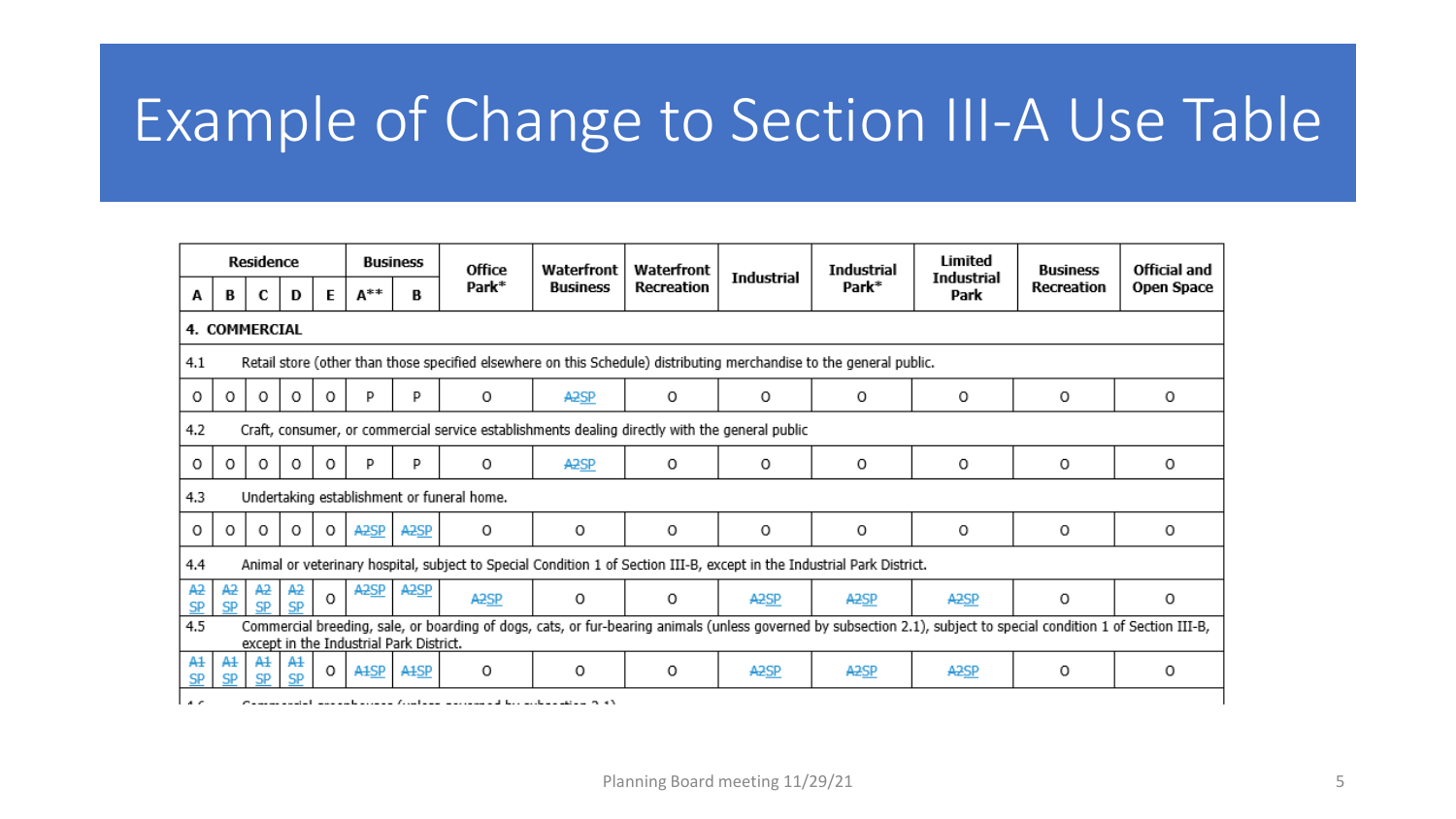## Examples of Sections Requiring SPA3

(The existing provisions already designate the Planning Board)

#### For Downtown Overlay District:

 $\blacktriangle$  (iv) Notwithstanding the foregoing, for dwelling units proposed in existing stories of existing buildings which, as of December 1, 2003, (A) are at least two stories in height and (B) which lack required on-site, off-street parking to meet the requirements of this Section, the Planning Board may grant a Special Permit A3-to permit the following:

#### For FRD:

In the first step, the applicant shall file a Preliminary FRD Plan, as described below, which describes the overall development proposal for the site. The Planning Board shall grant or deny a Special Permit A3-based on the information contained in the Preliminary FRD Plan application.

#### For Common Driveways:

Applicability and Scope 2.

Common driveways may be allowed by Special Permit A3-issued by the Planning Board. A Common Driveway provides common vehicular and pedestrian access, extending from a street, to more than one but not more than three lots. All lots served by the Common

#### For Parking Requirements:

Parking Dimension Requirements 3.

The following standard parking dimensions shall govern the design of parking areas. All uses other than Single-Family Dwelling shall comply with these dimensional regulations, unless relief is granted by the Planning Board by Special Permit A3.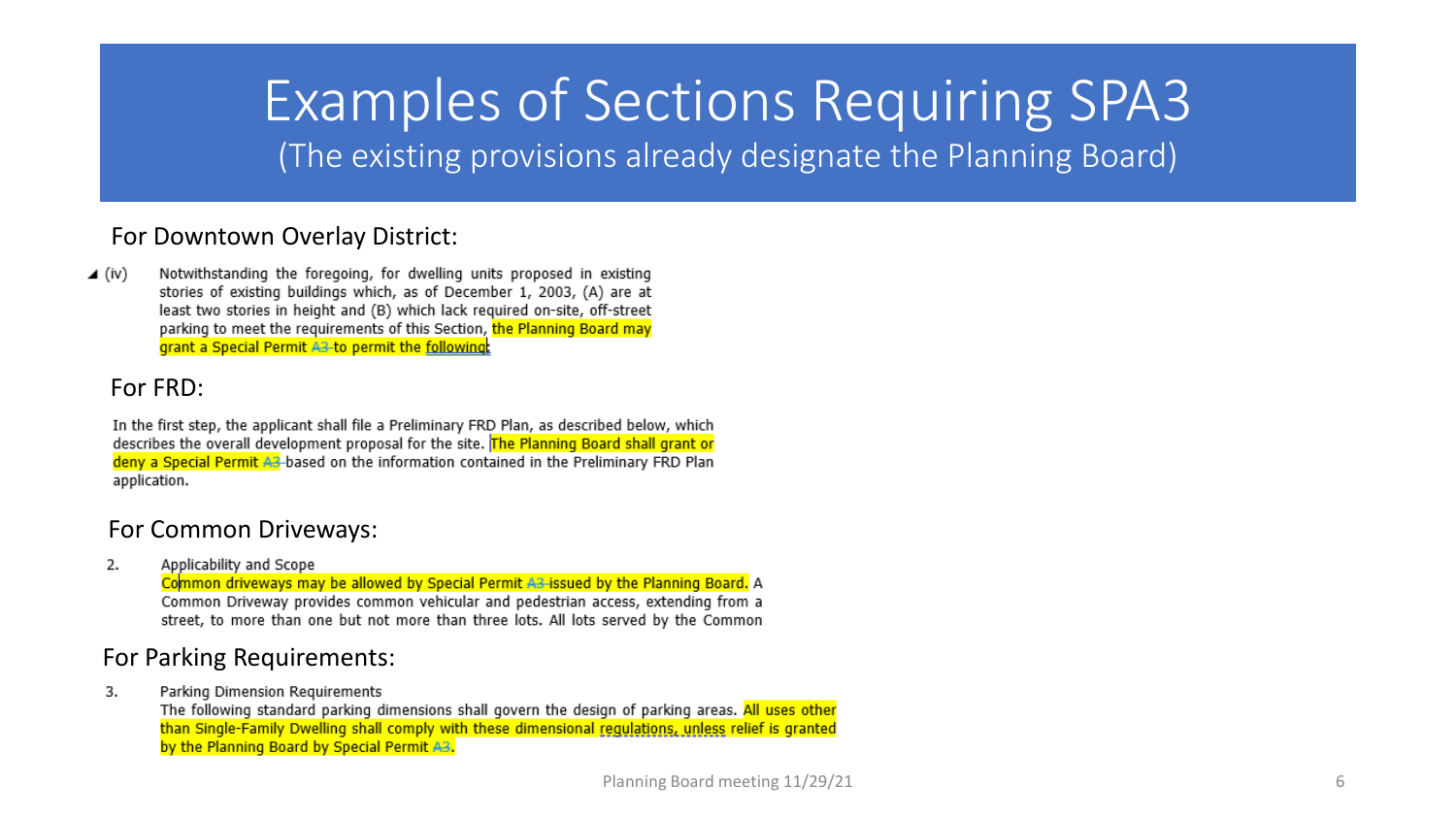## SPECIAL PERMITS / SITE PLAN REVIEW

### **EXISTING**

Special Permits A2 and A3 currently require Site Plan Review based solely on the type of use and not based on proposed changes to the lot or land disturbance and are sometimes duplicative.

For example, findings and criteria for Use Special Permits (A2s) and Parking Special Permits (A3s) often overlap with Site Plan Review findings and criteria, resulting in redundant reviews unrelated to changes to the site.

### **PROPOSED**

Tie the requirement for SPR to site changes/disturbance. This would capture all of the same applications that are currently subject to Site Plan Review but disentangle that process from the special permit ("use") review process.

The following would all still be subject to Site Plan Review by the Planning Board:

- Projects that propose a whole new site layout
- Changes to existing sites that trigger thresholds under IV-B.6 related to land disturbances, stormwater management and changes in grade.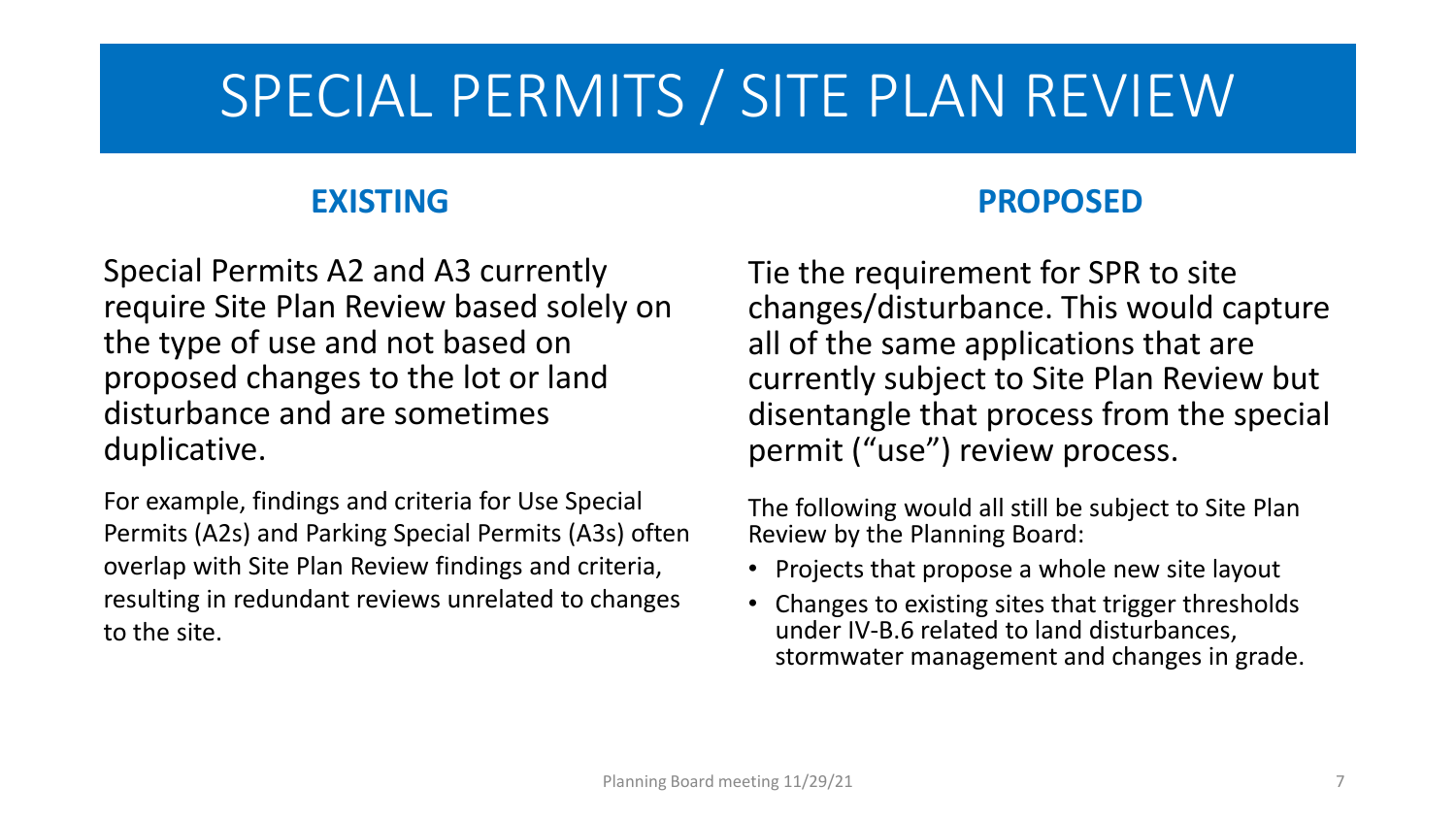## SITE PLAN REVIEW

### **EXISTING**

- 1. Different timeframes for "types" of Site Plan Review
- 2. Generic Submittal Requirements
- 3. Criteria have limited performance standards
- 4. Triggers for site plan are based on \$ amount of project, type of use permit, and land disturbance
- 5. "Minor" site plans refer to internal renovations that don't affect site plan. There is no minor or limited site plan review for small projects.

### **PROPOSED**

- 1. Standardize the timeframes
- 2. Provide more detail to guide submissions
- 3. Add performance standards to help inform whether criteria are met by proposed site plan
- 4. Clarify triggers for site plan to focus on site design and land disturbance
- 5. Internal renovations that don't affect use or the site plan are not "site plan" review; minor site plan review process provided for small projects; full blow site plan remains the same.